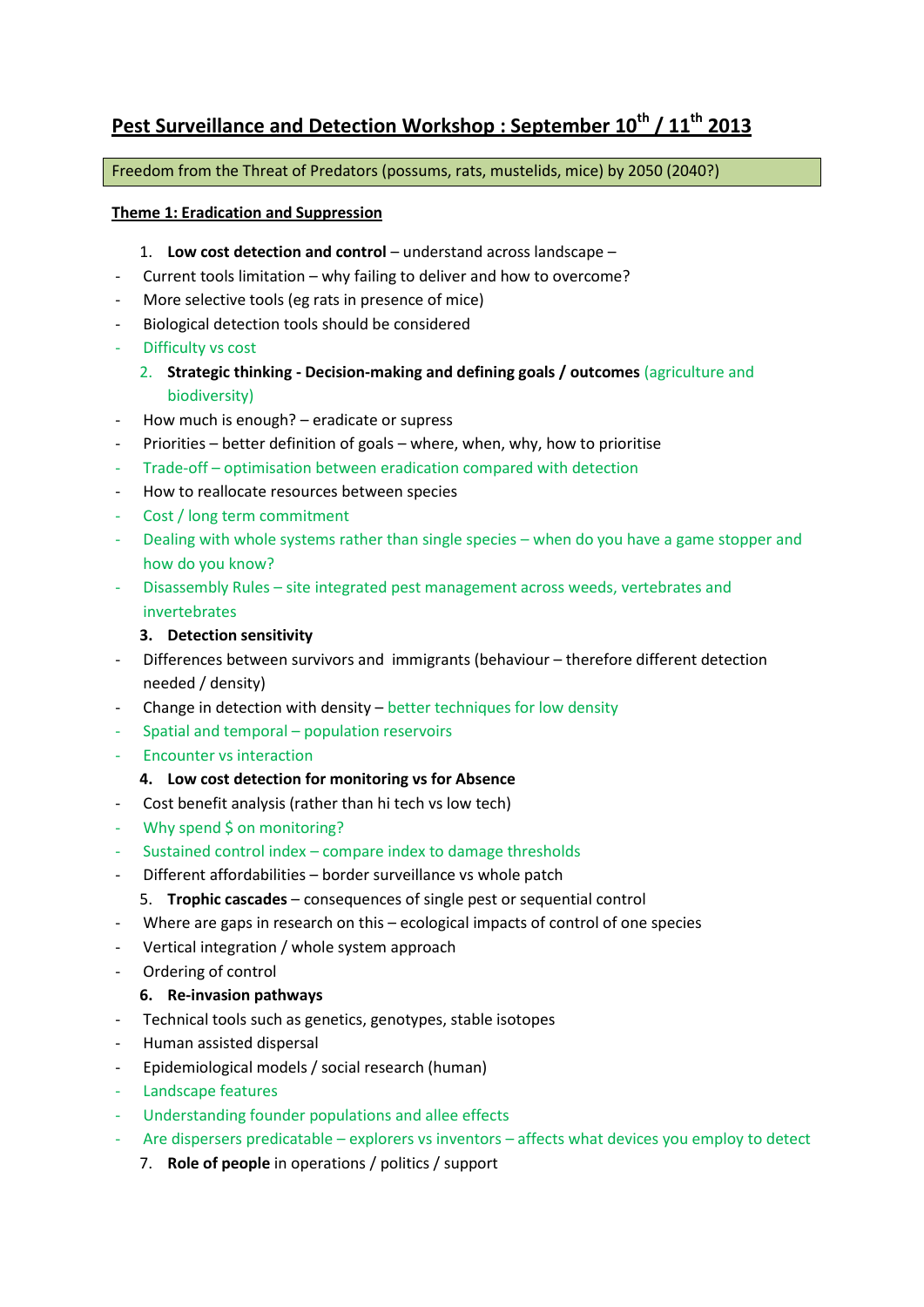- Education and communication with the public about large scale operations  $-$  acceptability  $/$ political backing
- Social science research
- Citizen science / reporting / interpreting information
- Urban surveillance tools
- PFNZ rollout
	- 8. **Re-invasion Biology / Management** (part 2)
- Habitat changes with time after eradication (post control) eg more birds might change stoat behaviour
- Distinguish survivors vs invaders what makes them survive (and others die?)
- Long term selection for difficult to catch animals
- Understand pattern of re-invasion in terms of time and space and rates
- Barriers to re-invasion buffer / overlap scales role of natural barriers (rivers)
- Buffers how much do we know?
- Are fenced areas really just like islands?
- Creating effective barriers between treated and untreated areas in rolling front eradications
- Sources and sinks rates crucial in determining control frequency.
	- 9. **Control levels / targets** eg. link between possum TCI and desired outcomes
- Ok for possum not good for other pests operational limitation at present
- Needed to help prioritisation and strategic choice (eradication vs suppression)
- Detection devices for outcomes eg aidio recorders for bird-song
- Develop strategic decision support framework (Paul Meek decision matrix DNA / detection measures / where its feasible to use) - strategic approach to how you tackle these issues. Strategy rather than tools – trying to decide what you are going to do. (see also 2.) **10. Determining why some survive and others don't**

# From the flip-charts – other ideas / expressions added in green (hopefully in the right places)

# **Theme 2: Detection Theory**

# **1. Better empirical estimates of sensitivity and specificity**

- Leads to being able to estimate cost effectiveness use of multiple g0 and 0 for different devices
- Variability between species, density, habitats and seasons worth doing?
- Dogs
- Level of interaction required, compared with population density
- Identify which sources of variation are most important
- Detection of impact rather than pest
	- 2. **Link between empirical data and theory**.
- Need for collection of empirical data to drive the models use existing operations / data to provide feedback
- validation of predictions in multiple control operations
- updating theory from data an on-going activity
- models for possums good but need modelling for more species using empirical data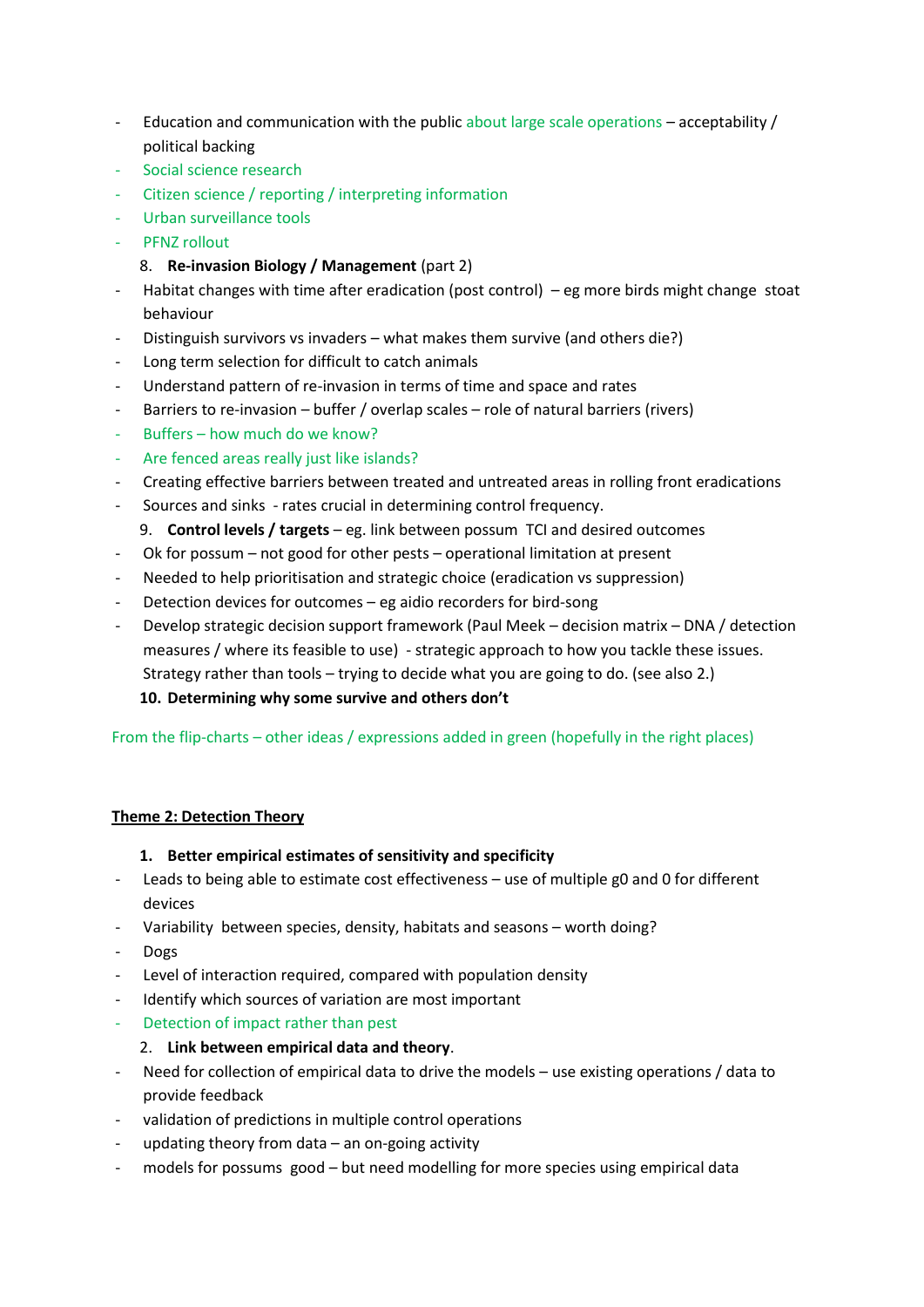## - models not being adopted in operations

# **3. Standard protocols for multiple species and devices "ready to use"**

- Provision of information to non-specialists eg rules of how to deploy / standard protocols
- Optimising where you put detection devices
- Search strategies, mapping prior probabilities, habitat suitability probabilities

## **4. Stratifying effort**

- Understanding sources (sustained by breeding) and sinks (sustained by immigration) identify sources for target
- What is the purpose of surveillance can you do detection and control all in one?
- Stratifying search effort (linked to pathway analysis) optimising using multiple methods

## **5. Improving encounter and interaction rates using technology**

- Rate of new detections / actually detect undetectable / important for cost-benefit
- Zone of detection increase- attract and hold
- Stop false positives with more specific devices, monoclonal antibodies?

## **6. Species that hide**

- Active vs passive sensors
	- **7. Calibration of detection probabilities for different devices**
- importance of multiple detection systems / streams of info
- Trade-off between fine-scale detection and cost (bio-economics)
	- **8. Proving presence vs absence**
- How many and extent of population / avoidance and non-detection

#### **Theme 3: High Tech Detection Technologies**

- **1. Defining the problem to be solved**
- Problem drives technology ,not vice-versa
- **2. Application of e-noses in the field**
- Complex odours, reference odours, wind etc
- "dog" standard
- reliability of electronics in the field
- need library of smells that are ecologically informative can they be linked to the genome that is informing?
- modelling non-detections etc
- Do we have enough information about scenting behaviour of target animals?
- 3. **Diversify** no silver bullet, need old and new, high tech and low-tech
- **4. Applicability of high-tech technologies at large scale**
- **5. Long life lures for self- reporting traps**
	- Developed in parallel with detection technology
- **6. Scoping available technologies and their application**
- Watching brief of possibilities potential technologies from other fields eg UAU's and drones
- Develop a wildlife camera trap (rather than focus on pests) automated biodiversity outcome devices?
- Low density and highly mobile pest detection
- Review what we've currently got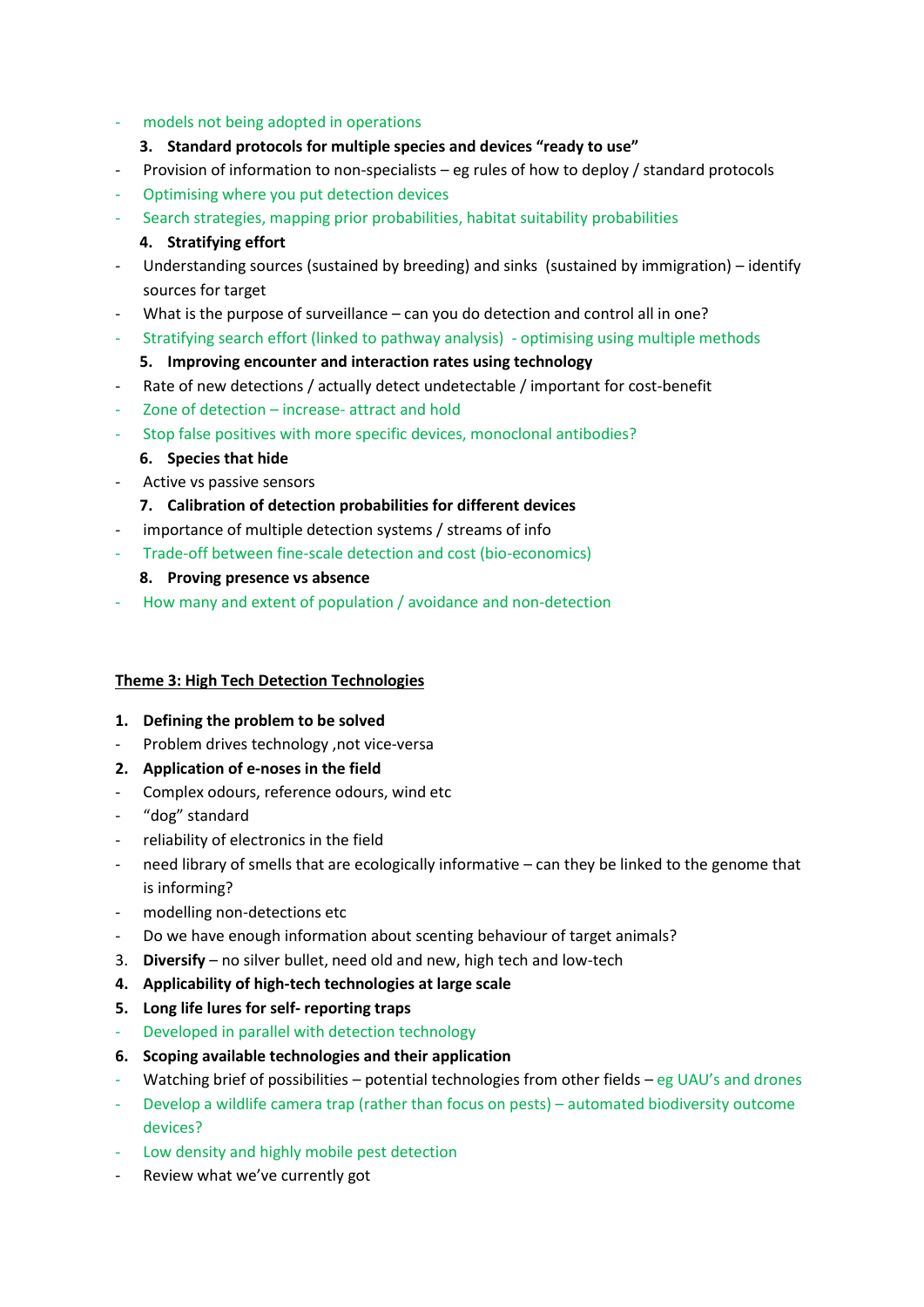- 7. **Large scale demonstration studies** (independent testing and validation) -
- fast track benefits
- demonstrate uptake and cost benefit
- integration of tools with current practices
- focus on tools which reduce labour component
- 8. **Decision framework** which approach to use?
- Cost benefit being realistic as to whether technology will be affordable
- Match device to purpose
- Collaboration and sharing information
- Education that arsenal of tools is required
- Centralise technical expertise and resources into a conservation development group
- Engage specialists early in process
- Spatial strategy for use of expensive devices
- 9. **Automate Image / sound analyses and data management** (open source)
- **10. Integrate control with detection**
- Detect to kill cost reduction
- 11. Develop **standard protocols for sampling** such as use of dogs and other technologies
- 12. **Funding of development and commercialisation** beyond proof of concept
- Callaghan Institute / central agency to drive developments that show promise? CRC model
- Commercialisation pathways / process and investment (perhaps from Angel investors)
- Give the technologists the problem early rather than the solution!
- Custom-made technology
- Optimise current tools and continue to support all tools in the market
- **13. DNA techniques**
- build libraries of information
- Reduce costs
- gene chips for rats and mice.
- **14. Soil / water sampling as a method for broad-scale monitoring?**
- 15. **Tools to de-limit pest ranges /edges**  particularly in suppression context

#### **Theme 4: Citizen Science and Stakeholder Needs**

- 1. **Perception and value of biodiversity in the community** (cf freshwater values)
- Drives significant change in politics and resources towards biodiversity
- Goal 80% of NZ understanding the value of biodiversity

# **2. Citizen information and data portals**

- How to extract information that citizens have / know?
- How to get better quality data GPS and alignment with formal science data
- Getting information returns low strike rate! Websites, games, smartphones, prizes
- Build human behaviour into strategy bursts of publicity / change
- Who do we want information from farmers, conservationists, trampers?
- Set clear objectives for citizen activities eg new incursions/ forecasting outbreaks / population monitoring (rather than relative abundance - where modelling might be more helpful)
- Need for association with something that people can relate to
- Central data / information repository?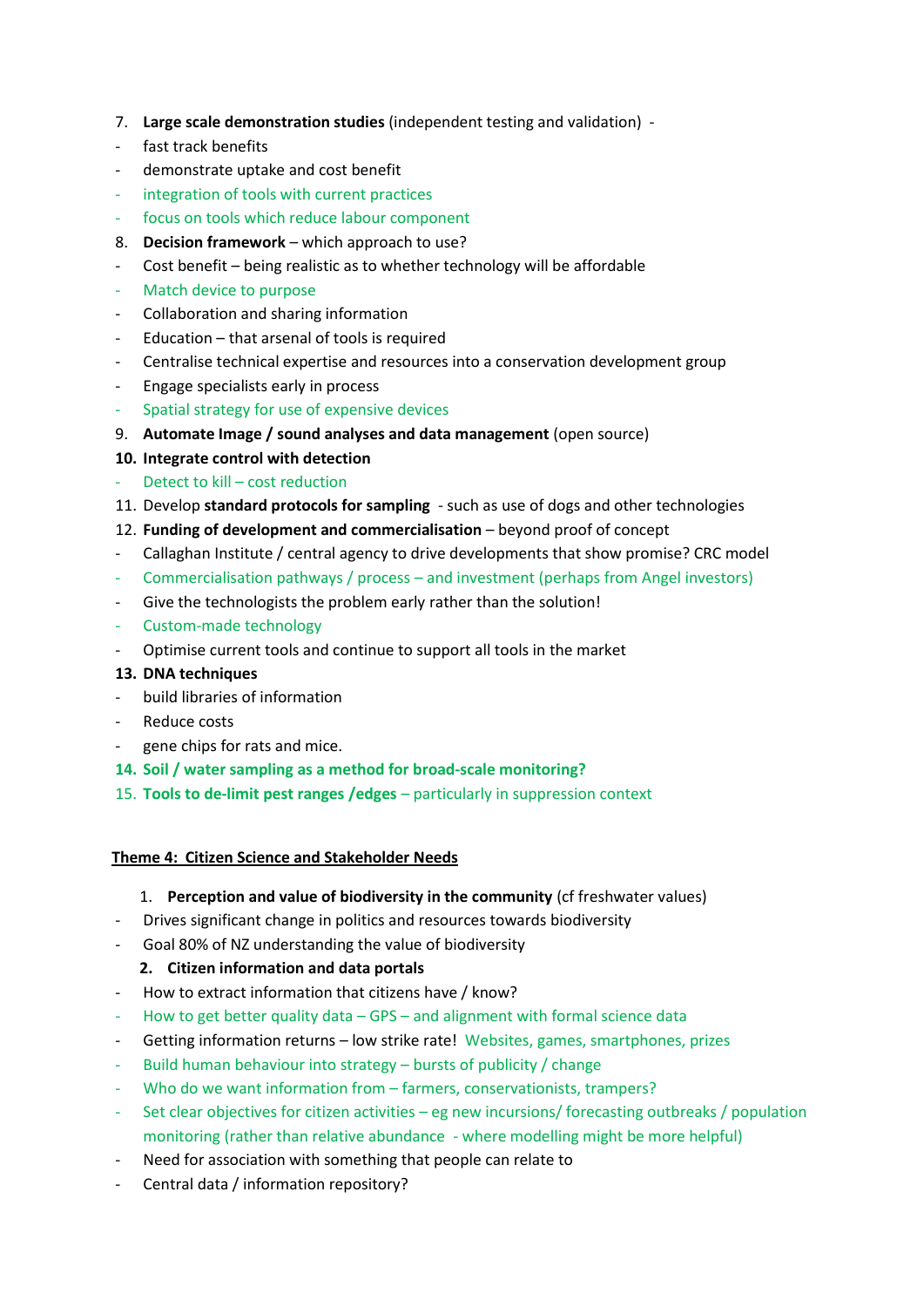- What is the data needed for in citizen science appropriate / "horses for courses"
- Reliability and validation
- Passive and active gives different data
- Education / Generational change engage the schools with science tools and processes
- NZ's equivalent of Feral-Scan or UK's BirdWatch? strange sightings, urban bird counts, biosecurity risks
- Naturewatch public monitoring can this be refined? Can the public drive refinement?
- Strategies to get communities involved schools / rural
- Under what conditions can citizen science work? Common vs Rare species / incentives?

# **3. Framework for citizen science / involvement**

- Under what circumstances can citizen science contribute
- Mechanisms to keep people enthused
- Realistic expectations
- Alignment of tools / services as to how they can be used  $-$  integration of recording systems to strategic priorities
- Guides and techniques for citizen keys
- Citizen-based involvement / management but not research
- Citizens make wider contributions than just science take on management
- Google searches and website hits information used to help predict upcoming issues? (like flu)
- Institutional inertia need a central umbrella project (similar to fishing app?)
- Resourcing DoC partnership / Biodiversity Hub / Royal Society how to get science advice to community groups?

## **4. Linking Maori cultural values into the science**

- better understanding spiritual mandate / opportunity to influence end result
	- 5. **Community indicators** to look at thresholds for different pests for reporting etc
	- **6. Stakeholder Needs**
- Connecting end-users to researchers keen to know about research relevant to current work and timelines
- Protocols optimal set-up for different needs (monitor vs preserve) / cheap vs expensive
- Long term support for tools and processes
- Connecting with industries Federated Farmers, rural-based providers, source industries?
- 7. **Social science and citizen science - should this be a separate workshop?**
- How are species valued?
- -

#### **Camera traps**

- 1. **Protocols** for different species, how to use, position, monitor
- Industry standards (NPCA option) for camera traps and other products
- Information source / decision matrix / on-line forum / user group?
- Reasons for using camera traps / building a case to purchase equipment
- Could public be used to beta-test new products
	- 2. Make information in the **DoC toolbox** available on web
- MPI Biosecurity Toolbox WIP for pest management group.